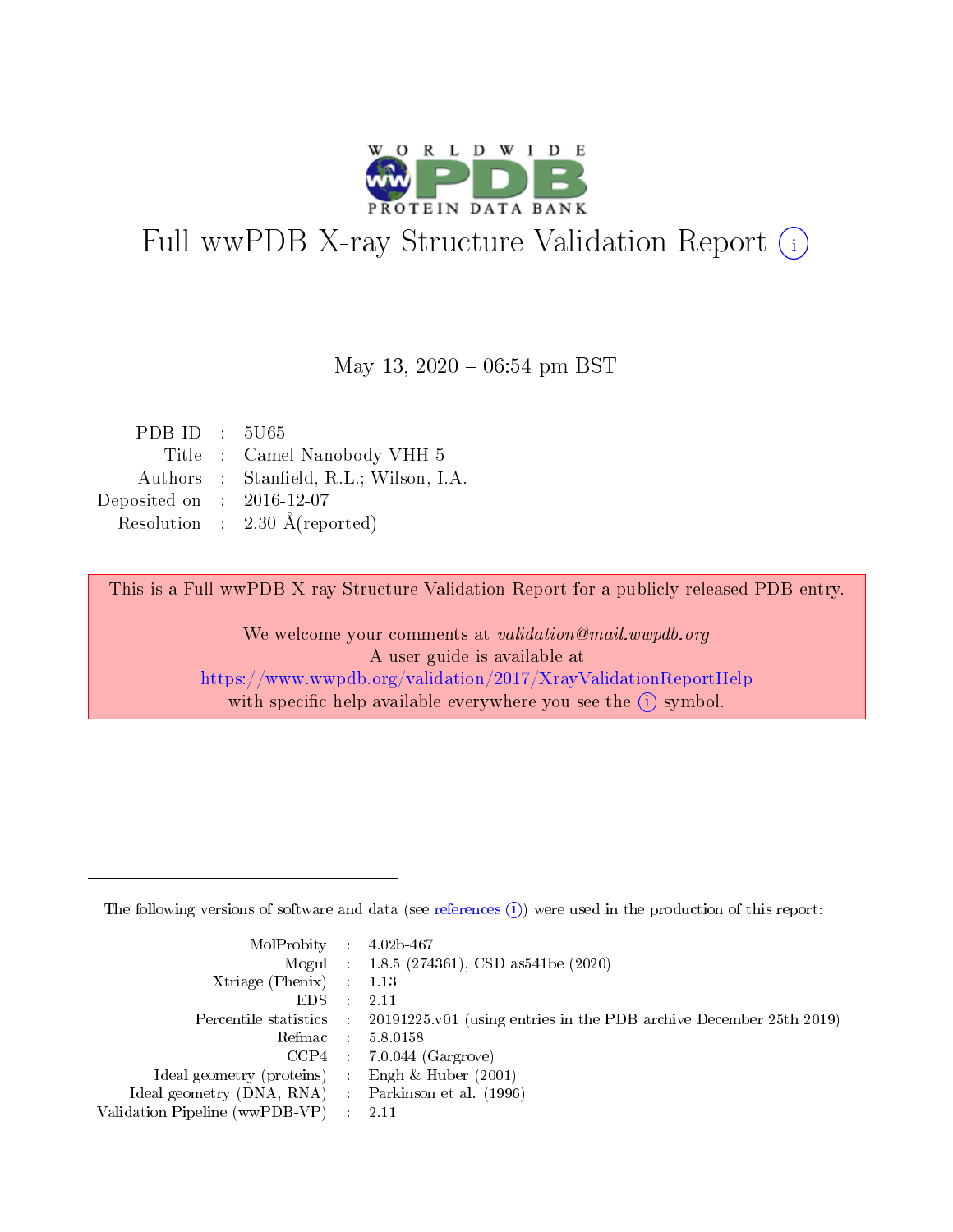# 1 [O](https://www.wwpdb.org/validation/2017/XrayValidationReportHelp#overall_quality)verall quality at a glance  $(i)$

The following experimental techniques were used to determine the structure: X-RAY DIFFRACTION

The reported resolution of this entry is 2.30 Å.

Percentile scores (ranging between 0-100) for global validation metrics of the entry are shown in the following graphic. The table shows the number of entries on which the scores are based.



| Metric                | Whole archive<br>$(\#\text{Entries})$ | Similar resolution<br>$(\#\text{Entries}, \text{resolution range}(\text{\AA}))$ |  |  |
|-----------------------|---------------------------------------|---------------------------------------------------------------------------------|--|--|
| $R_{free}$            | 130704                                | $5042 (2.30 - 2.30)$                                                            |  |  |
| Clashscore            | 141614                                | $5643(2.30-2.30)$                                                               |  |  |
| Ramachandran outliers | 138981                                | $5575(2.30-2.30)$                                                               |  |  |
| Sidechain outliers    | 138945                                | 5575 (2.30-2.30)                                                                |  |  |
| RSRZ outliers         | 127900                                | $\overline{4938}$ $(2.30-2.30)$                                                 |  |  |

The table below summarises the geometric issues observed across the polymeric chains and their fit to the electron density. The red, orange, yellow and green segments on the lower bar indicate the fraction of residues that contain outliers for  $>=3, 2, 1$  and 0 types of geometric quality criteria respectively. A grey segment represents the fraction of residues that are not modelled. The numeric value for each fraction is indicated below the corresponding segment, with a dot representing fractions  $\epsilon=5\%$  The upper red bar (where present) indicates the fraction of residues that have poor fit to the electron density. The numeric value is given above the bar.

| Mol | $\Gamma$ Chain | Length | Quality of chain     |     |                 |
|-----|----------------|--------|----------------------|-----|-----------------|
|     |                | 138    | $\frac{0}{0}$<br>80% | 11% | 8%<br>$\bullet$ |
|     |                | 138    | 2%<br>82%            | 10% | 8%              |

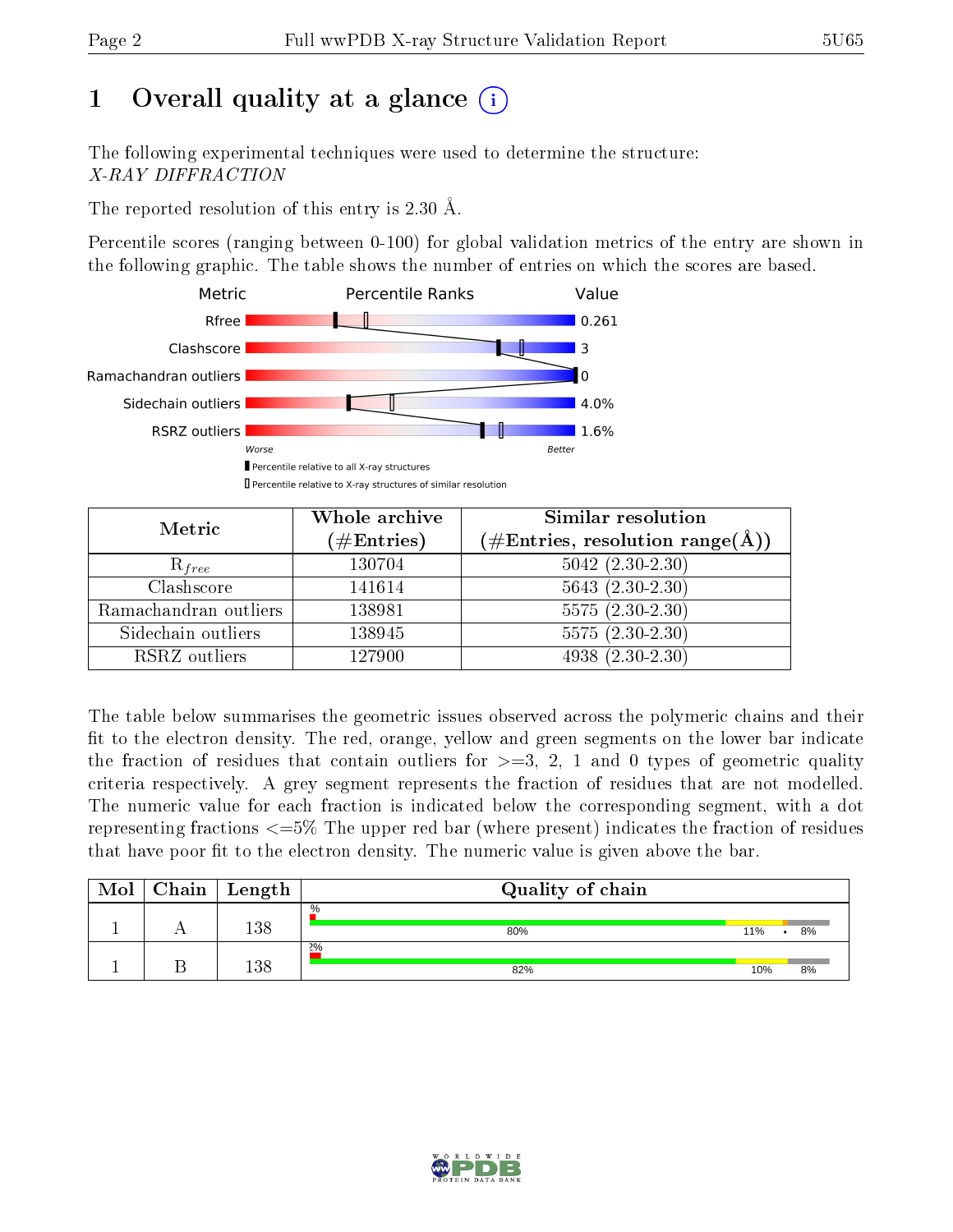# 2 Entry composition (i)

There are 3 unique types of molecules in this entry. The entry contains 1953 atoms, of which 0 are hydrogens and 0 are deuteriums.

In the tables below, the ZeroOcc column contains the number of atoms modelled with zero occupancy, the AltConf column contains the number of residues with at least one atom in alternate conformation and the Trace column contains the number of residues modelled with at most 2 atoms.

| Mol | Chain   Residues | $\rm{Atoms}$     |        |       |           |  |  | ZeroOcc   AltConf   Trace |  |
|-----|------------------|------------------|--------|-------|-----------|--|--|---------------------------|--|
|     | 127              | $\mathrm{Total}$ | $-C$ . |       |           |  |  |                           |  |
|     |                  | 950              | 580    | - 168 | - 194 - 8 |  |  |                           |  |
|     | 127              | Total C          |        | -N-   |           |  |  |                           |  |
|     |                  | 961              | 590    | 169   | -194      |  |  |                           |  |

Molecule 1 is a protein called VHH-5.

• Molecule 2 is SULFATE ION (three-letter code: SO4) (formula:  $O_4S$ ).



|  | $Mol$   Chain   Residues | Atoms     | ZeroOcc   AltConf |
|--|--------------------------|-----------|-------------------|
|  |                          | Total O S |                   |
|  |                          | Total O S |                   |

Molecule 3 is water.

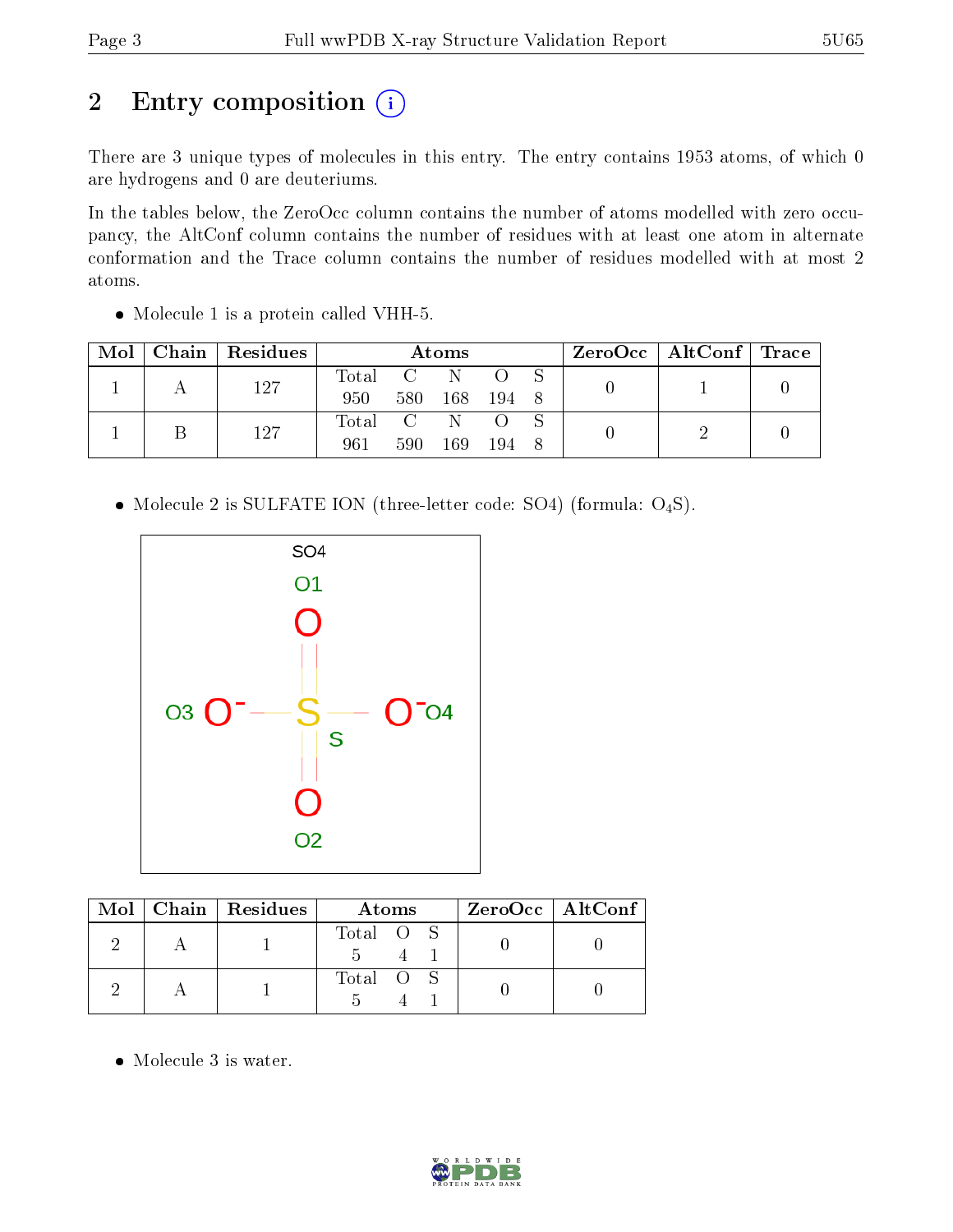|  | $\text{Mol}$   Chain   Residues | Atoms                | $\rm ZeroOcc \mid AltConf$ |  |
|--|---------------------------------|----------------------|----------------------------|--|
|  |                                 | Total O<br>$17 - 17$ |                            |  |
|  | -15                             | Total O<br>15<br>15  |                            |  |

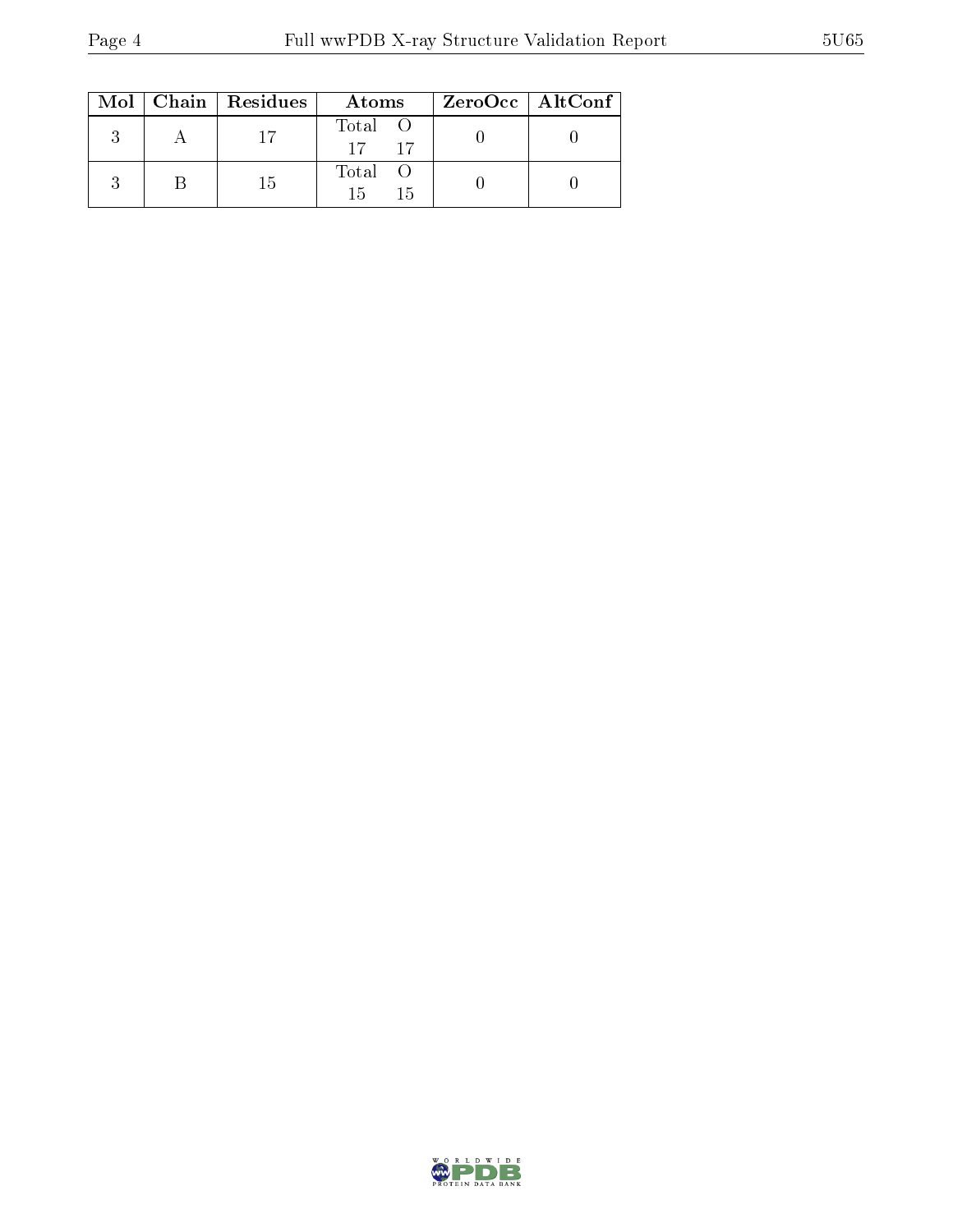# 3 Residue-property plots  $(i)$

These plots are drawn for all protein, RNA and DNA chains in the entry. The first graphic for a chain summarises the proportions of the various outlier classes displayed in the second graphic. The second graphic shows the sequence view annotated by issues in geometry and electron density. Residues are color-coded according to the number of geometric quality criteria for which they contain at least one outlier: green  $= 0$ , yellow  $= 1$ , orange  $= 2$  and red  $= 3$  or more. A red dot above a residue indicates a poor fit to the electron density (RSRZ  $> 2$ ). Stretches of 2 or more consecutive residues without any outlier are shown as a green connector. Residues present in the sample, but not in the model, are shown in grey.



• Molecule 1: VHH-5

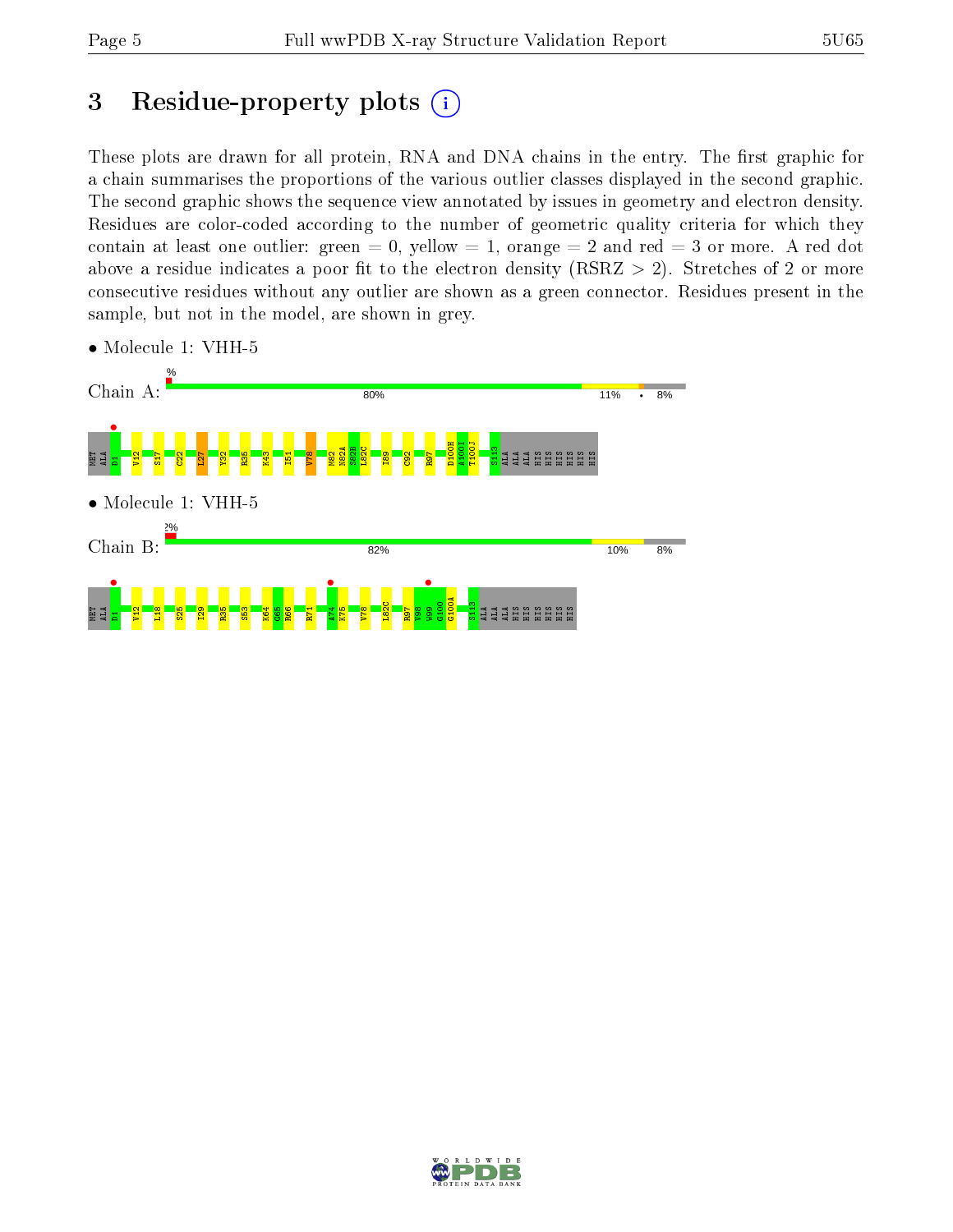# 4 Data and refinement statistics  $(i)$

| Property                                                                | Value                                            | Source     |
|-------------------------------------------------------------------------|--------------------------------------------------|------------|
| Space group                                                             | C 1 2 1                                          | Depositor  |
| Cell constants                                                          | 89.41Å<br>48.48Å<br>$60.89\text{\AA}$            | Depositor  |
| a, b, c, $\alpha$ , $\beta$ , $\gamma$                                  | $90.00^{\circ}$ $114.67^{\circ}$ $90.00^{\circ}$ |            |
| Resolution $(A)$                                                        | $55.30 - 2.30$                                   | Depositor  |
|                                                                         | $30.30 - 2.30$                                   | <b>EDS</b> |
| % Data completeness                                                     | $98.9(55.30-2.30)$                               | Depositor  |
| (in resolution range)                                                   | $99.0 (30.30 - 2.30)$                            | <b>EDS</b> |
| $R_{merge}$                                                             | 0.20                                             | Depositor  |
| $\mathrm{R}_{sym}$                                                      | (Not available)                                  | Depositor  |
| $\langle I/\sigma(I) \rangle^{-1}$                                      | $3.67$ (at $2.31\text{\AA}$ )                    | Xtriage    |
| Refinement program                                                      | <b>REFMAC 5.8.0135</b>                           | Depositor  |
|                                                                         | 0.201,<br>0.261                                  | Depositor  |
| $R, R_{free}$                                                           | $0.206$ ,<br>0.261                               | DCC        |
| $R_{free}$ test set                                                     | 493 reflections $(4.66\%)$                       | wwPDB-VP   |
| Wilson B-factor $(\AA^2)$                                               | 21.8                                             | Xtriage    |
| Anisotropy                                                              | 0.793                                            | Xtriage    |
| Bulk solvent $k_{sol}(\mathrm{e}/\mathrm{A}^3),\,B_{sol}(\mathrm{A}^2)$ | $0.38$ , 28.3                                    | <b>EDS</b> |
| L-test for $\mathrm{twinning}^2$                                        | $< L >$ = 0.50, $< L^2 >$ = 0.33                 | Xtriage    |
| Estimated twinning fraction                                             | No twinning to report.                           | Xtriage    |
| $F_o, F_c$ correlation                                                  | 0.93                                             | <b>EDS</b> |
| Total number of atoms                                                   | 1953                                             | wwPDB-VP   |
| Average B, all atoms $(A^2)$                                            | 23.0                                             | wwPDB-VP   |

Xtriage's analysis on translational NCS is as follows: The largest off-origin peak in the Patterson function is  $10.16\%$  of the height of the origin peak. No significant pseudotranslation is detected.

<sup>&</sup>lt;sup>2</sup>Theoretical values of  $\langle |L| \rangle$ ,  $\langle L^2 \rangle$  for acentric reflections are 0.5, 0.333 respectively for untwinned datasets, and 0.375, 0.2 for perfectly twinned datasets.



<span id="page-5-1"></span><span id="page-5-0"></span><sup>1</sup> Intensities estimated from amplitudes.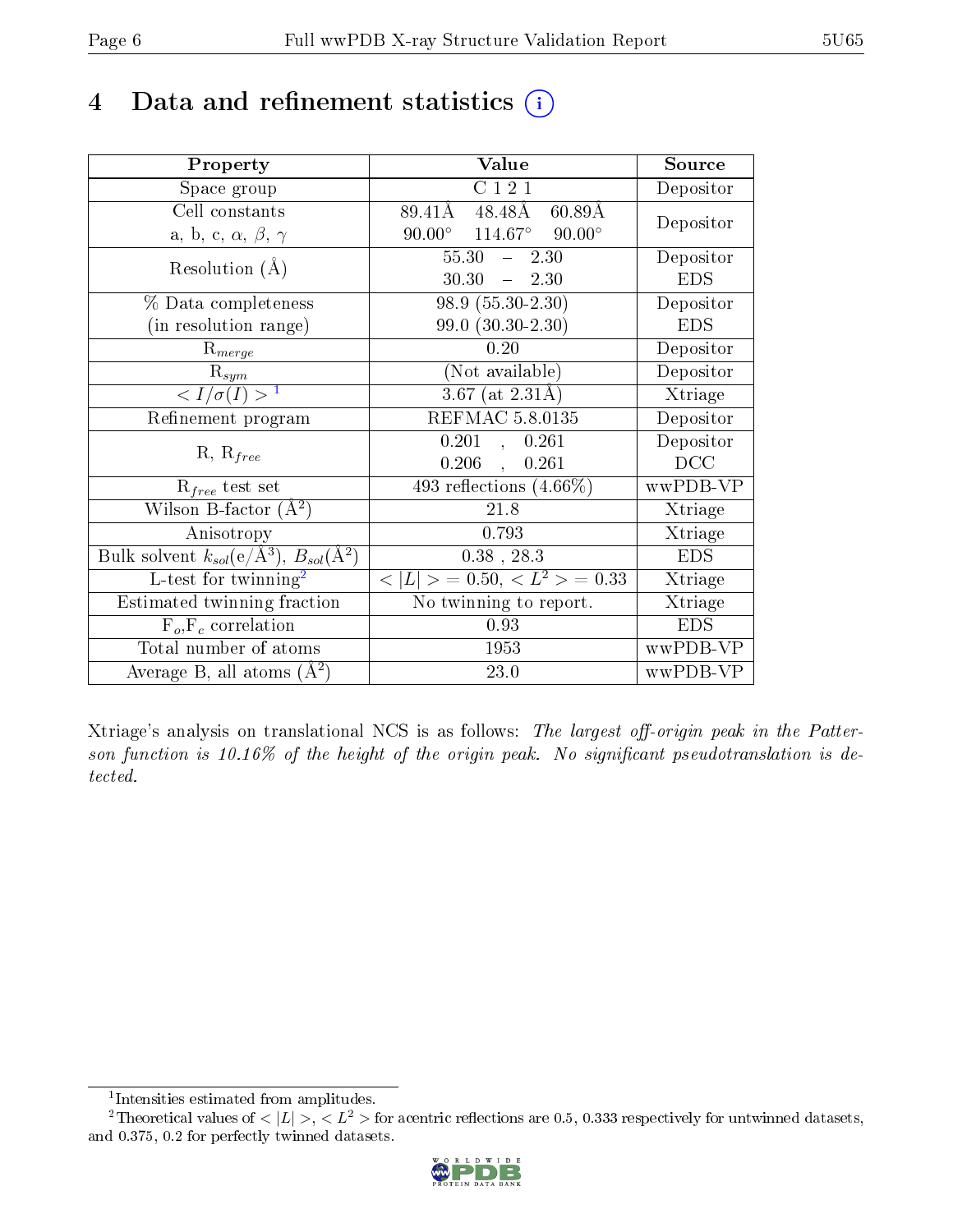# 5 Model quality  $(i)$

## 5.1 Standard geometry  $(i)$

Bond lengths and bond angles in the following residue types are not validated in this section: SO4

The Z score for a bond length (or angle) is the number of standard deviations the observed value is removed from the expected value. A bond length (or angle) with  $|Z| > 5$  is considered an outlier worth inspection. RMSZ is the root-mean-square of all Z scores of the bond lengths (or angles).

| Mol | Chain |             | Bond lengths | Bond angles |                 |  |
|-----|-------|-------------|--------------|-------------|-----------------|--|
|     |       | <b>RMSZ</b> | $\# Z  > 5$  | RMSZ        | # $ Z  > 5$     |  |
|     |       | 0.86        | 0/969        | 1.01        | $4/1311(0.3\%)$ |  |
|     | B     | 0.81        | 0/985        | 0.96        | $4/1334(0.3\%)$ |  |
| AĦ  | ΑH    | 0.83        | 0/1954       | 0.98        | $8/2645(0.3\%)$ |  |

There are no bond length outliers.

All (8) bond angle outliers are listed below:

| Mol | Chain | Res | Type        | Atoms                    | $\mathbf{Z}$ | Observed $(°)$ | Ideal $(°)$ |
|-----|-------|-----|-------------|--------------------------|--------------|----------------|-------------|
|     |       | 97  | $\rm{ARG}$  | NE-CZ-NH <sub>2</sub>    | $-8.39$      | 116.11         | 120.30      |
|     | А     | 97  | $\rm{ARG}$  | $NE- CZ-NH1$             | 7.60         | 124.10         | 120.30      |
|     | В     | 97  | $\rm{ARG}$  | NE-CZ-NH1                | 6.63         | 123.61         | 120.30      |
|     | В     | 97  | ARG         | NE-CZ-NH <sub>2</sub>    | $-6.36$      | 117.12         | 120.30      |
|     | В     | 35  | $\rm{ARG}$  | $NE$ -CZ-NH <sub>2</sub> | $-5.58$      | 117.51         | 120.30      |
|     | А     | 27  | LEU         | $CB-CA-C$                | $-5.50$      | 99.74          | 110.20      |
|     | В     | 66  | $\rm{ARG}$  | NE-CZ-NH1                | 5.23         | 122.92         | 120.30      |
|     |       | 35  | ${\rm ARG}$ | NE-CZ-NH1                | 5.15         | 122.88         | 120.30      |

There are no chirality outliers.

There are no planarity outliers.

## $5.2$  Too-close contacts  $(i)$

In the following table, the Non-H and H(model) columns list the number of non-hydrogen atoms and hydrogen atoms in the chain respectively. The H(added) column lists the number of hydrogen atoms added and optimized by MolProbity. The Clashes column lists the number of clashes within the asymmetric unit, whereas Symm-Clashes lists symmetry related clashes.

|  |     |     | Mol   Chain   Non-H   H(model)   H(added)   Clashes   Symm-Clashes |
|--|-----|-----|--------------------------------------------------------------------|
|  | 950 | 398 |                                                                    |

Continued on next page...

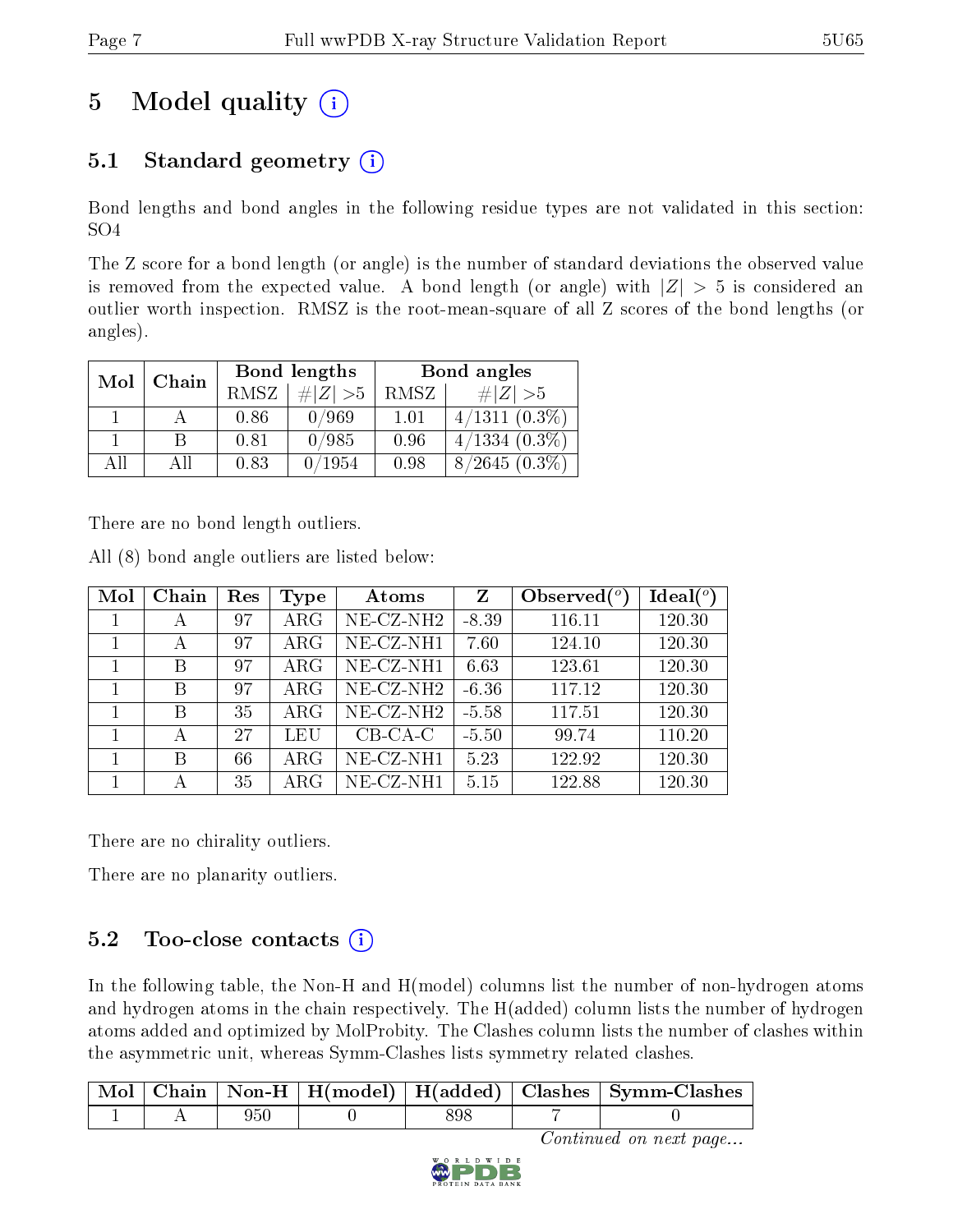|  |      |      | Mol   Chain   Non-H   H(model)   H(added)   Clashes   Symm-Clashes |
|--|------|------|--------------------------------------------------------------------|
|  | 961  | 908  |                                                                    |
|  |      |      |                                                                    |
|  |      |      |                                                                    |
|  |      |      |                                                                    |
|  | 1953 | 1806 |                                                                    |

Continued from previous page...

The all-atom clashscore is defined as the number of clashes found per 1000 atoms (including hydrogen atoms). The all-atom clashscore for this structure is 3.

All (11) close contacts within the same asymmetric unit are listed below, sorted by their clash magnitude.

| Atom-1             | Atom-2             | Interatomic<br>distance $(A)$ | Clash<br>overlap $(A)$ |
|--------------------|--------------------|-------------------------------|------------------------|
| 1: B:64: LYS:NZ    | 3: B:201:HOH:O     | 2.29                          | 0.65                   |
| 1:A:82(A):ASN:ND2  | 3:A:301:HOH:O      | 2.35                          | 0.60                   |
| 1:Bi:12:VAL:HG11   | 1:B:82(C):LEU:HD13 | 1.89                          | 0.55                   |
| 1: A:22: CYS:HB3   | 1: A:78: VAL:HG12  | 1.92                          | 0.50                   |
| 1:A:100(H):ASP:OD1 | 1:A:100(J):THR:OG1 | 2.27                          | 0.48                   |
| 1: A:51: ILE:O     | 1:A:51:ILE:HG23    | 2.13                          | 0.48                   |
| 1:B:53:SER:OG      | 1:B:100(A):GLY:HA3 | 2.14                          | 0.47                   |
| 1:B:29:ILE:HD12    | 1:BT1:ARG:HG3      | 1.97                          | 0.46                   |
| 1:A:27:LEU:HD22    | 1: A:32:TYR:CE1    | 2.51                          | 0.45                   |
| 1: A:12: VAL:HGI1  | 1:A:82(C):LEU:HD13 | 1.98                          | 0.44                   |
| 1:A:17:SER:HA      | 1: A:82: MET:O     | 2.22                          | 0.40                   |

There are no symmetry-related clashes.

### 5.3 Torsion angles (i)

#### 5.3.1 Protein backbone  $(i)$

In the following table, the Percentiles column shows the percent Ramachandran outliers of the chain as a percentile score with respect to all X-ray entries followed by that with respect to entries of similar resolution.

The Analysed column shows the number of residues for which the backbone conformation was analysed, and the total number of residues.

| $Mol$   Chain | Analysed                      | Favoured   Allowed   Outliers   Percentiles |           |                                 |  |
|---------------|-------------------------------|---------------------------------------------|-----------|---------------------------------|--|
|               | $126/138(91\%)$   123 (98\%)  |                                             | $-3(2\%)$ | 100 100                         |  |
|               | $127/138$ (92\%)   123 (97\%) |                                             | 4(3%)     | $\vert$ 100 $\vert$ 100 $\vert$ |  |

Continued on next page...

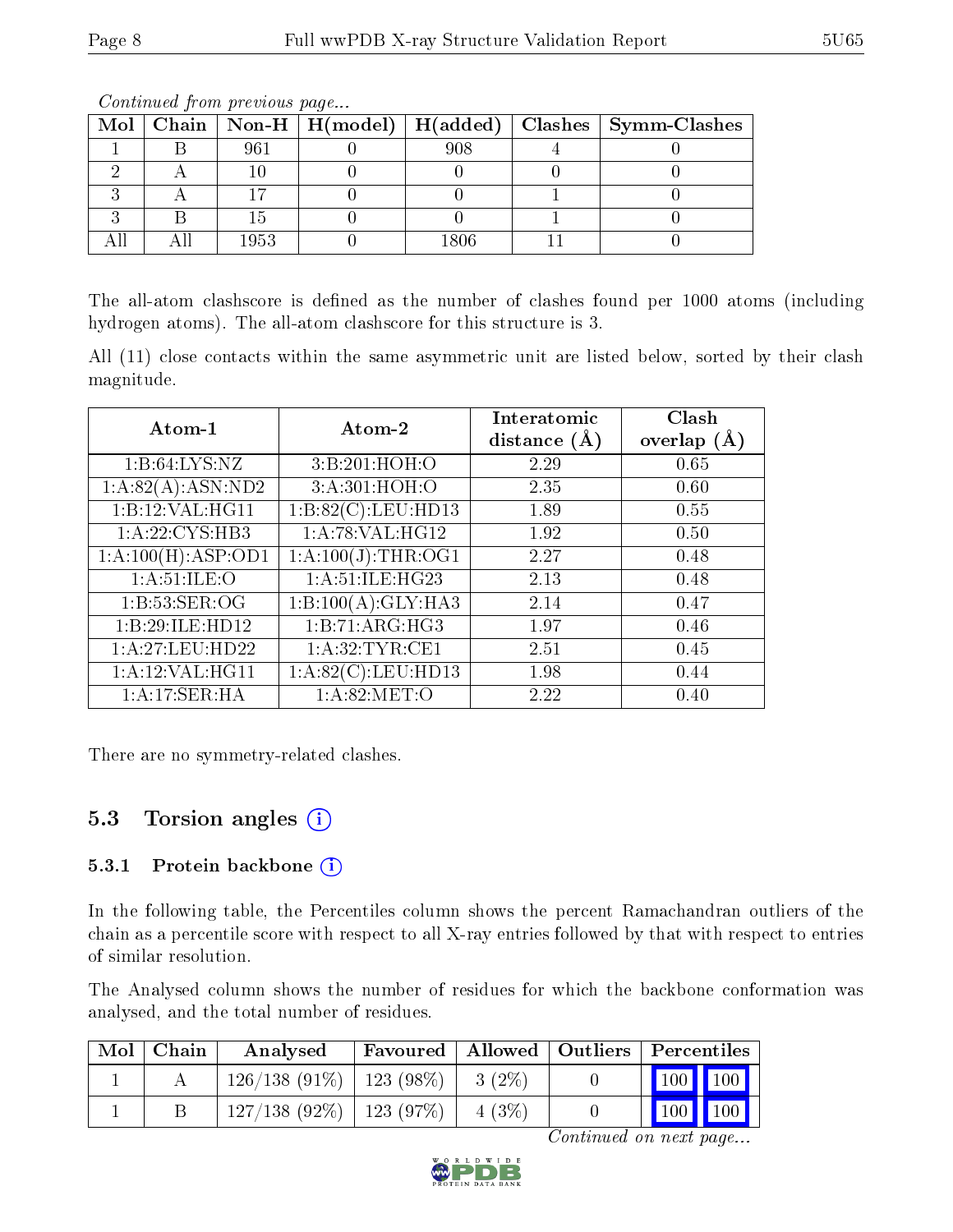Continued from previous page...

|     | Mol   Chain | Analysed                                |  | Favoured   Allowed   Outliers   Percentiles |  |
|-----|-------------|-----------------------------------------|--|---------------------------------------------|--|
| All |             | $253/276$ (92\%)   246 (97\%)   7 (3\%) |  | $\vert$ 100 100 $\vert$                     |  |

There are no Ramachandran outliers to report.

#### 5.3.2 Protein sidechains  $(i)$

In the following table, the Percentiles column shows the percent sidechain outliers of the chain as a percentile score with respect to all X-ray entries followed by that with respect to entries of similar resolution.

The Analysed column shows the number of residues for which the sidechain conformation was analysed, and the total number of residues.

| Mol | Chain | Analysed         | Rotameric   Outliers |          | Percentiles |
|-----|-------|------------------|----------------------|----------|-------------|
|     |       | $102/108$ (94\%) | 97 (95%)             | 5(5%)    | 35<br>25    |
|     |       | $103/108$ (95%)  | $99(96\%)$           | $4(4\%)$ | 32<br>46    |
| All | All   | 205/216(95%)     | 196 (96\%)           | $9(4\%)$ | 39<br>31    |

All (9) residues with a non-rotameric sidechain are listed below:

| Mol | Chain | Res   | Type       |
|-----|-------|-------|------------|
| 1   | А     | 43    | <b>LYS</b> |
|     |       | 78    | VAL        |
|     | А     | 89    | ILE        |
| 1   | А     | 92[A] | <b>CYS</b> |
| 1   | А     | 92[B] | <b>CYS</b> |
| 1   | В     | 18    | <b>LEU</b> |
|     | В     | 25    | <b>SER</b> |
|     | В     | 75    | <b>LYS</b> |
|     |       | 78    | VAL        |

Some sidechains can be flipped to improve hydrogen bonding and reduce clashes. All (1) such sidechains are listed below:

| Mol | Chain | <b>Res</b> | Type |
|-----|-------|------------|------|
|     |       |            |      |

#### 5.3.3 RNA (i)

There are no RNA molecules in this entry.

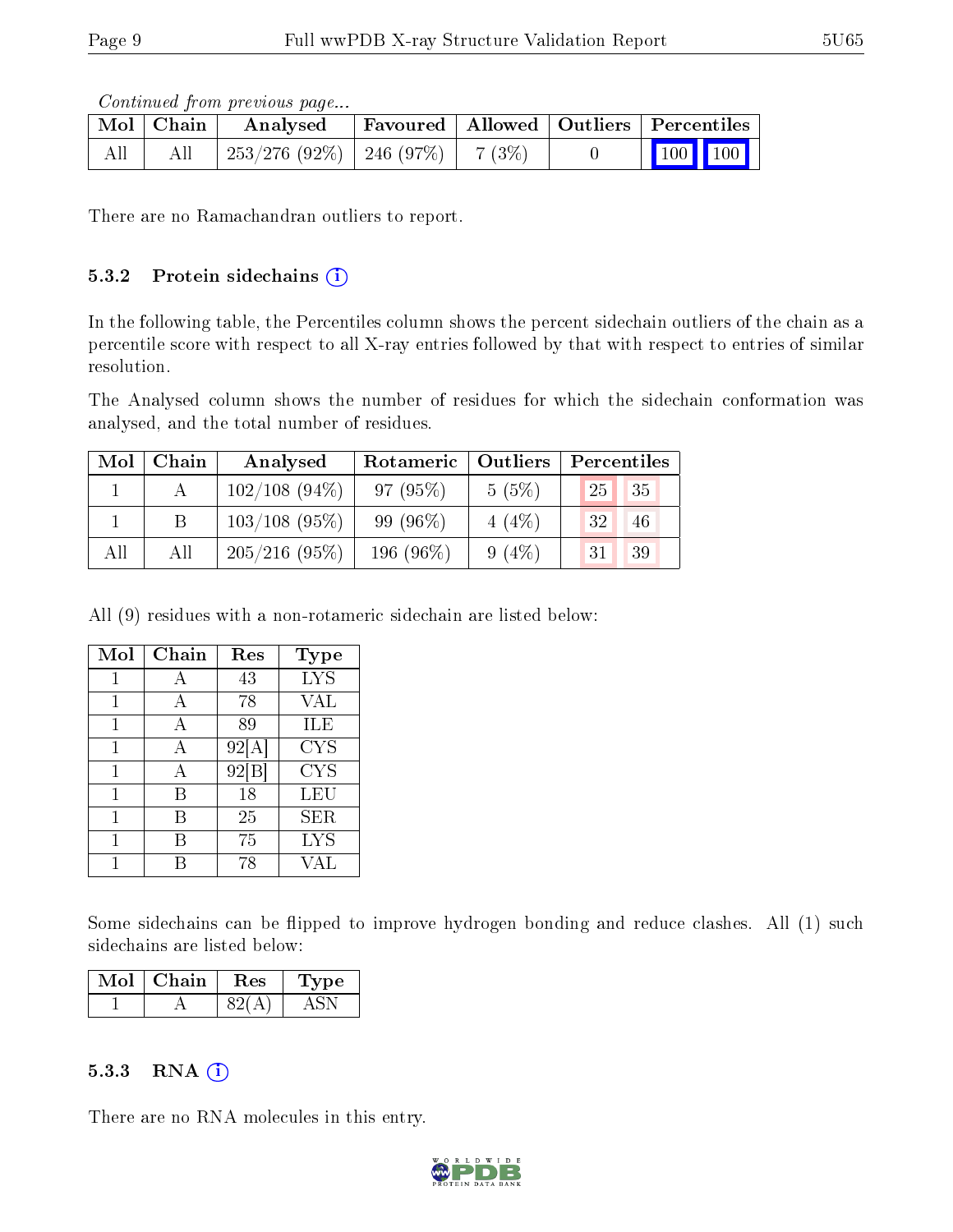#### 5.4 Non-standard residues in protein, DNA, RNA chains (i)

There are no non-standard protein/DNA/RNA residues in this entry.

#### 5.5 Carbohydrates  $(i)$

There are no carbohydrates in this entry.

#### 5.6 Ligand geometry  $(i)$

2 ligands are modelled in this entry.

In the following table, the Counts columns list the number of bonds (or angles) for which Mogul statistics could be retrieved, the number of bonds (or angles) that are observed in the model and the number of bonds (or angles) that are dened in the Chemical Component Dictionary. The Link column lists molecule types, if any, to which the group is linked. The Z score for a bond length (or angle) is the number of standard deviations the observed value is removed from the expected value. A bond length (or angle) with  $|Z| > 2$  is considered an outlier worth inspection. RMSZ is the root-mean-square of all Z scores of the bond lengths (or angles).

| Mol |                 | Chain | Res |                 |          | Bond lengths |                                  |        | Bond angles |   |
|-----|-----------------|-------|-----|-----------------|----------|--------------|----------------------------------|--------|-------------|---|
|     | Type            |       |     | Link            | Jounts - | RMSZ         | $\vert Z \vert$<br>#<br>$\sim$ 0 | Counts | RMSZ        | # |
|     | SO4             |       | 202 | $\sim$          | 4.4.4    | 0.53         |                                  | 6.6.6  | 0.60        |   |
|     | SO <sub>4</sub> |       | 201 | $\qquad \qquad$ | 4.4.4    | $0.41\,$     |                                  | 6.6.6  | 0.30        |   |

There are no bond length outliers.

There are no bond angle outliers.

There are no chirality outliers.

There are no torsion outliers.

There are no ring outliers.

No monomer is involved in short contacts.

#### 5.7 [O](https://www.wwpdb.org/validation/2017/XrayValidationReportHelp#nonstandard_residues_and_ligands)ther polymers  $(i)$

There are no such residues in this entry.

#### 5.8 Polymer linkage issues  $(i)$

There are no chain breaks in this entry.

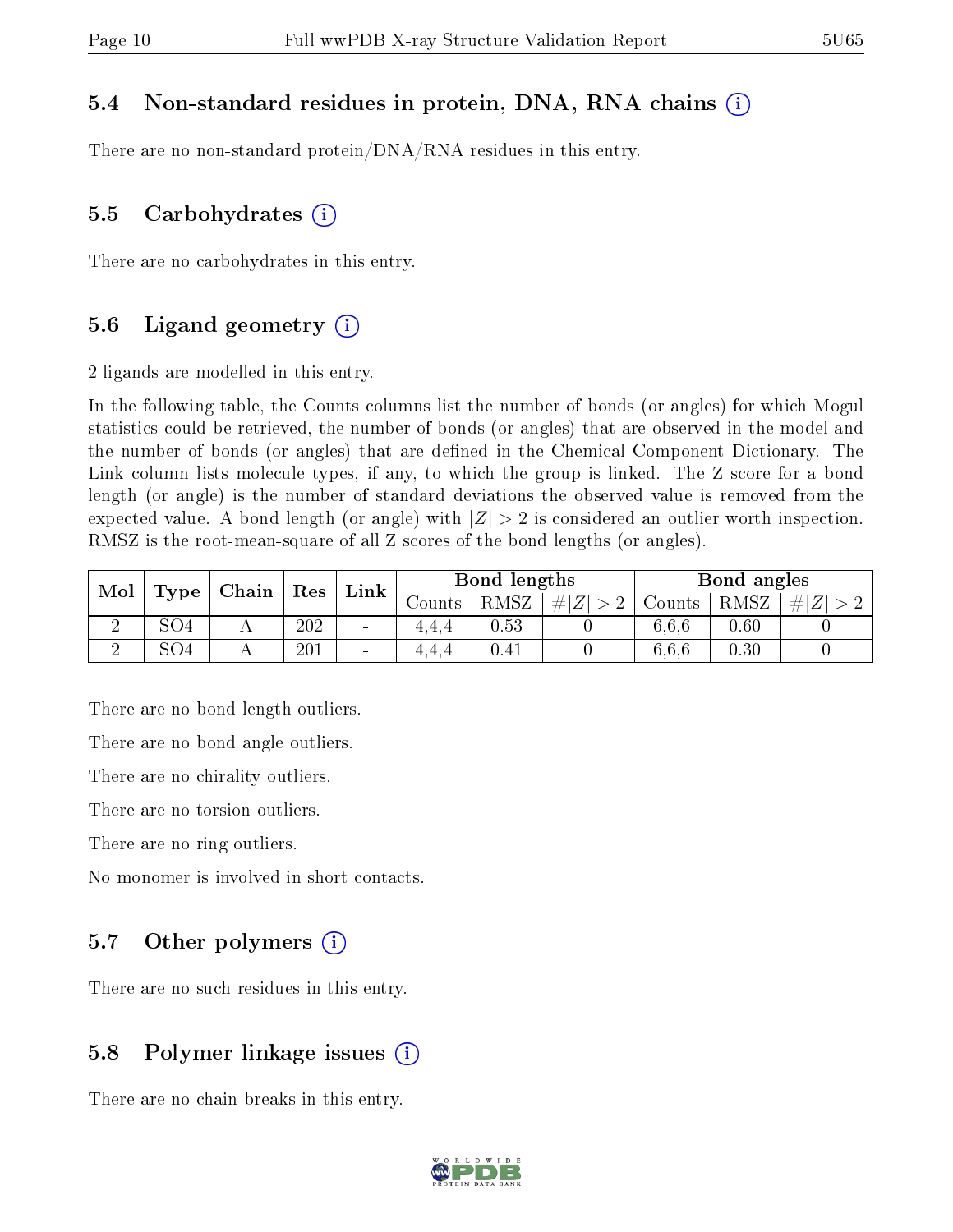## 6 Fit of model and data  $\left( \cdot \right)$

## 6.1 Protein, DNA and RNA chains (i)

In the following table, the column labelled  $#RSRZ>2'$  contains the number (and percentage) of RSRZ outliers, followed by percent RSRZ outliers for the chain as percentile scores relative to all X-ray entries and entries of similar resolution. The OWAB column contains the minimum, median,  $95<sup>th</sup>$  percentile and maximum values of the occupancy-weighted average B-factor per residue. The column labelled  $Q < 0.9$  lists the number of (and percentage) of residues with an average occupancy less than 0.9.

| Mol | Chain | Analysed        | ${ <\hspace{-1.5pt}{\mathrm{RSRZ}} \hspace{-1.5pt}>}$ | $\#\text{RSRZ}{>}2$ | $OWAB(A^2)$    | $\sim$ Q $<$ 0.9 |
|-----|-------|-----------------|-------------------------------------------------------|---------------------|----------------|------------------|
|     |       | $127/138(92\%)$ | $-0.07$                                               | $1(0\%)$ 86 89      | 13, 21, 33, 55 |                  |
|     |       | $127/138(92\%)$ | 0.11                                                  | $3(2\%)$ 59<br>66   | 13, 22, 38, 49 |                  |
| All | All   | $254/276(92\%)$ | 0.02                                                  | $4(1\%)$ 72 77      | 13, 21, 36, 55 |                  |

All (4) RSRZ outliers are listed below:

| Mol | Chain | Res  | <b>Type</b> | <b>RSRZ</b> |
|-----|-------|------|-------------|-------------|
|     |       | 74   | AL A        | 4.6         |
|     |       | 99[A | <b>TRP</b>  | 3.8         |
|     |       |      | <b>ASP</b>  | 3.6         |
|     |       |      | ASP         | 2.4         |

## 6.2 Non-standard residues in protein, DNA, RNA chains (i)

There are no non-standard protein/DNA/RNA residues in this entry.

### 6.3 Carbohydrates (i)

There are no carbohydrates in this entry.

## $6.4$  Ligands  $(i)$

In the following table, the Atoms column lists the number of modelled atoms in the group and the number defined in the chemical component dictionary. The B-factors column lists the minimum, median,  $95<sup>th</sup>$  percentile and maximum values of B factors of atoms in the group. The column labelled  $Q< 0.9$  lists the number of atoms with occupancy less than 0.9.

|                 |     |     |      |              | $\mid$ Mol $\mid$ Type $\mid$ Chain $\mid$ Res $\mid$ Atoms $\mid$ RSCC $\mid$ RSR $\mid$ B-factors(A <sup>2</sup> ) $\mid$ Q<0.9 |  |
|-----------------|-----|-----|------|--------------|-----------------------------------------------------------------------------------------------------------------------------------|--|
| SO <sub>4</sub> | 202 | 5/5 | 0.84 | $\perp$ 0.22 | 53,58,70,71                                                                                                                       |  |

Continued on next page...